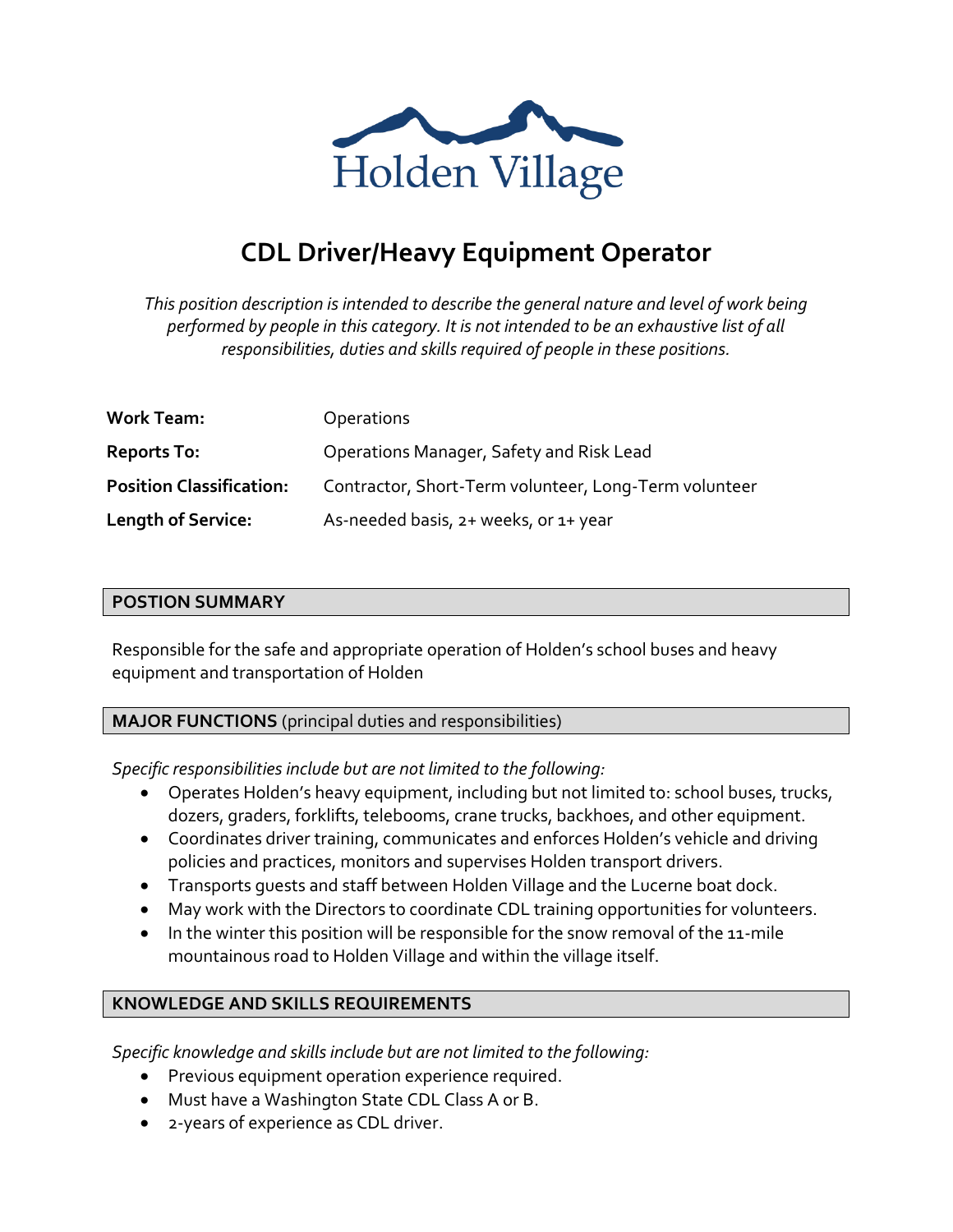• Must be good at logistics, be detail-oriented, and have a very strong safety ethic.

**COMMUNITY EXPECTATIONS** (particular knowledge/skills related to living and working in the Holden Village community)

#### *Long-Term Volunteer*

- Enthusiasm for and ability to work in a remote wilderness setting.
- Willingness to participate in a mutual review after 6-months.
- Pledges to work in ways that support and fulfill Holden Village's [Mission, Vision, and](http://www.holdenvillage.org/about-us/mission-core-values/)  [Values](http://www.holdenvillage.org/about-us/mission-core-values/) and commits to the terms of the [Community of Practice Agreement.](http://www.holdenvillage.org/files/3616/4220/9744/Holden_Village_Community_of_Practice.pdf)
- Abides by Holden Village's [Community Health Protocols and Practices.](http://www.holdenvillage.org/visit/community-health/)
- Extends genuine hospitality to all villagers.
- Upholds and works to further Holden Village values of diversity, equality, respect, sustainability, and spirituality as articulated in the **Strategic Plan**.
- Be a community leader and role model by serving the village in roles such as First Response Team, Fire Brigade, Worship, and other program events and activities.
- Help new staff and volunteers integrate into the community.

## *Seasonal/Short-Term Volunteer*

- Enthusiasm for and ability to work in a remote wilderness setting.
- Pledges to work in ways that support and fulfill Holden Village's [Mission, Vision, and](http://www.holdenvillage.org/about-us/mission-core-values/)  [Values](http://www.holdenvillage.org/about-us/mission-core-values/) and commits to the terms of the [Community of Practice Agreement.](http://www.holdenvillage.org/files/3616/4220/9744/Holden_Village_Community_of_Practice.pdf)
- Abides by Holden Village's [Community Health Protocols and Practices.](http://www.holdenvillage.org/visit/community-health/)
- Extends genuine hospitality to all villagers.
- Upholds and works to further Holden Village values of diversity, equality, respect, sustainability, and spirituality as articulated in th[e Strategic Plan.](http://www.holdenvillage.org/about-us/strategic-plan/)

## **COMPENSATION & BENEFITS**

*As a Long-Term Volunteer, you are eligible for the following compensation and benefits:*

- \$550/month stipend
- Food (three meals/day)
- Housing & utilities
- Free parking at Fields Point
- Health insurance (medical, dental and vision)
- Basic life insurance
- Life Flight membership (emergency helicopter transportation based on medical need)
- Simple IRA account
- 37 "out" days per year
- 14 one-way boat tickets per year
- 21 friends & family days and 21 half-price friends & family days per year
- Completion bonus and health insurance grace period upon completion of term, equivalent to the length of term.
- Access to amazing hiking opportunities, community events, teaching sessions, art studios and other educational opportunities!